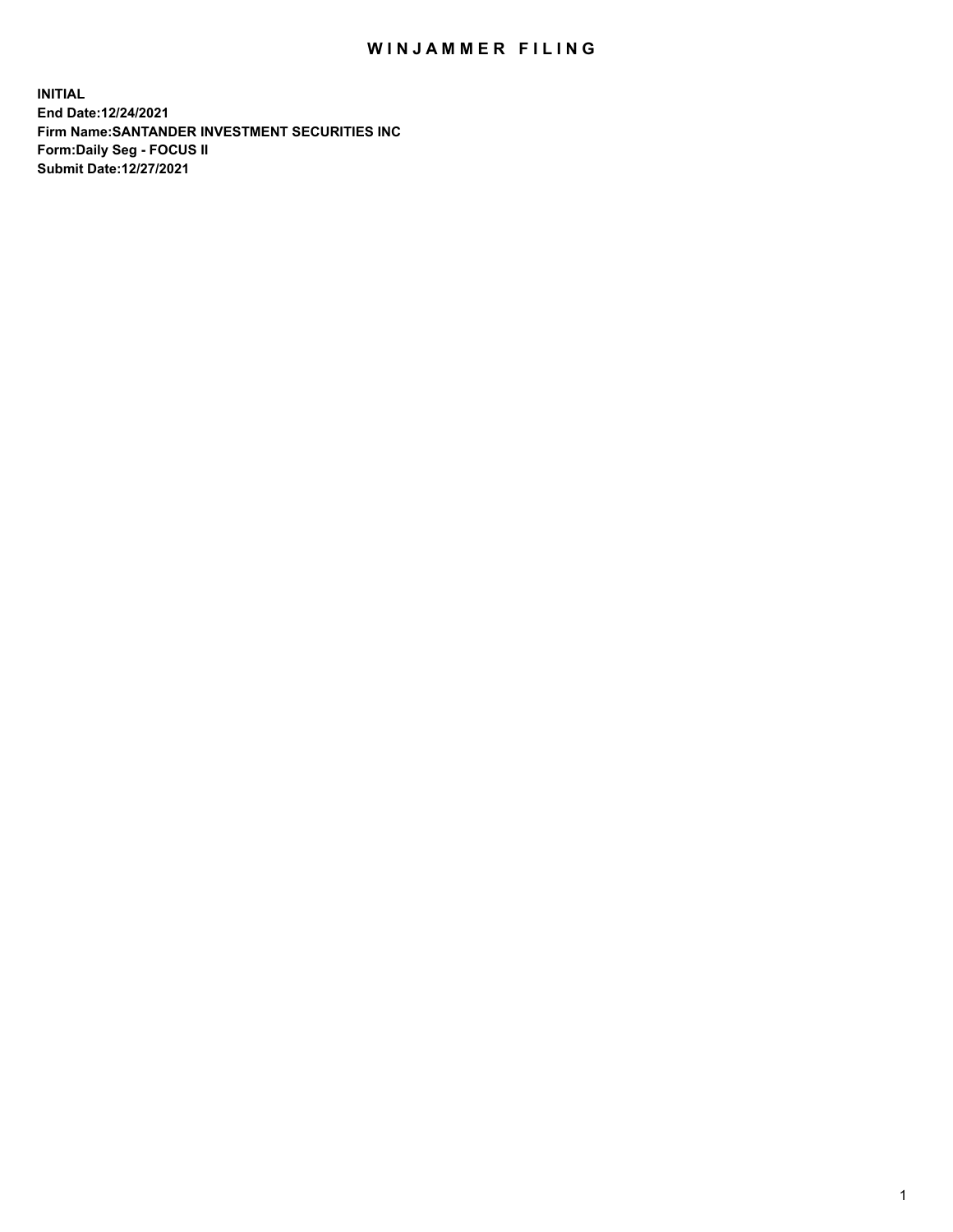**INITIAL End Date:12/24/2021 Firm Name:SANTANDER INVESTMENT SECURITIES INC Form:Daily Seg - FOCUS II Submit Date:12/27/2021 Daily Segregation - Cover Page**

| $\gamma$ ocgi cganon - oo $\gamma$ or i ago                                                                         |                                                      |
|---------------------------------------------------------------------------------------------------------------------|------------------------------------------------------|
| Name of Company                                                                                                     | <b>SANTANDER INVESTMENT</b><br><b>SECURITIES INC</b> |
| <b>Contact Name</b>                                                                                                 | <b>Richard Ro</b>                                    |
| <b>Contact Phone Number</b>                                                                                         | (212) 350-3662                                       |
| <b>Contact Email Address</b>                                                                                        | richard.ro@santander.us                              |
| FCM's Customer Segregated Funds Residual Interest Target (choose one):                                              |                                                      |
| a. Minimum dollar amount: ; or                                                                                      | 70,000,000                                           |
| b. Minimum percentage of customer segregated funds required:%; or                                                   | <u>0</u>                                             |
| c. Dollar amount range between: and; or                                                                             | 0 <sub>0</sub>                                       |
| d. Percentage range of customer segregated funds required between: % and %.                                         | 0 <sub>0</sub>                                       |
| FCM's Customer Secured Amount Funds Residual Interest Target (choose one):                                          |                                                      |
| a. Minimum dollar amount: ; or                                                                                      | $\frac{0}{0}$                                        |
| b. Minimum percentage of customer secured funds required:%; or                                                      |                                                      |
| c. Dollar amount range between: and; or<br>d. Percentage range of customer secured funds required between: % and %. | 0 <sub>0</sub><br>0 <sub>0</sub>                     |
|                                                                                                                     |                                                      |
| FCM's Cleared Swaps Customer Collateral Residual Interest Target (choose one):                                      |                                                      |
| a. Minimum dollar amount: ; or                                                                                      | $\overline{\mathbf{0}}$                              |
| b. Minimum percentage of cleared swaps customer collateral required:%; or                                           | $\overline{\mathbf{0}}$                              |
| c. Dollar amount range between: and; or                                                                             | 00                                                   |
| d. Percentage range of cleared swaps customer collateral required between:% and%.                                   | 00                                                   |

Attach supporting documents CH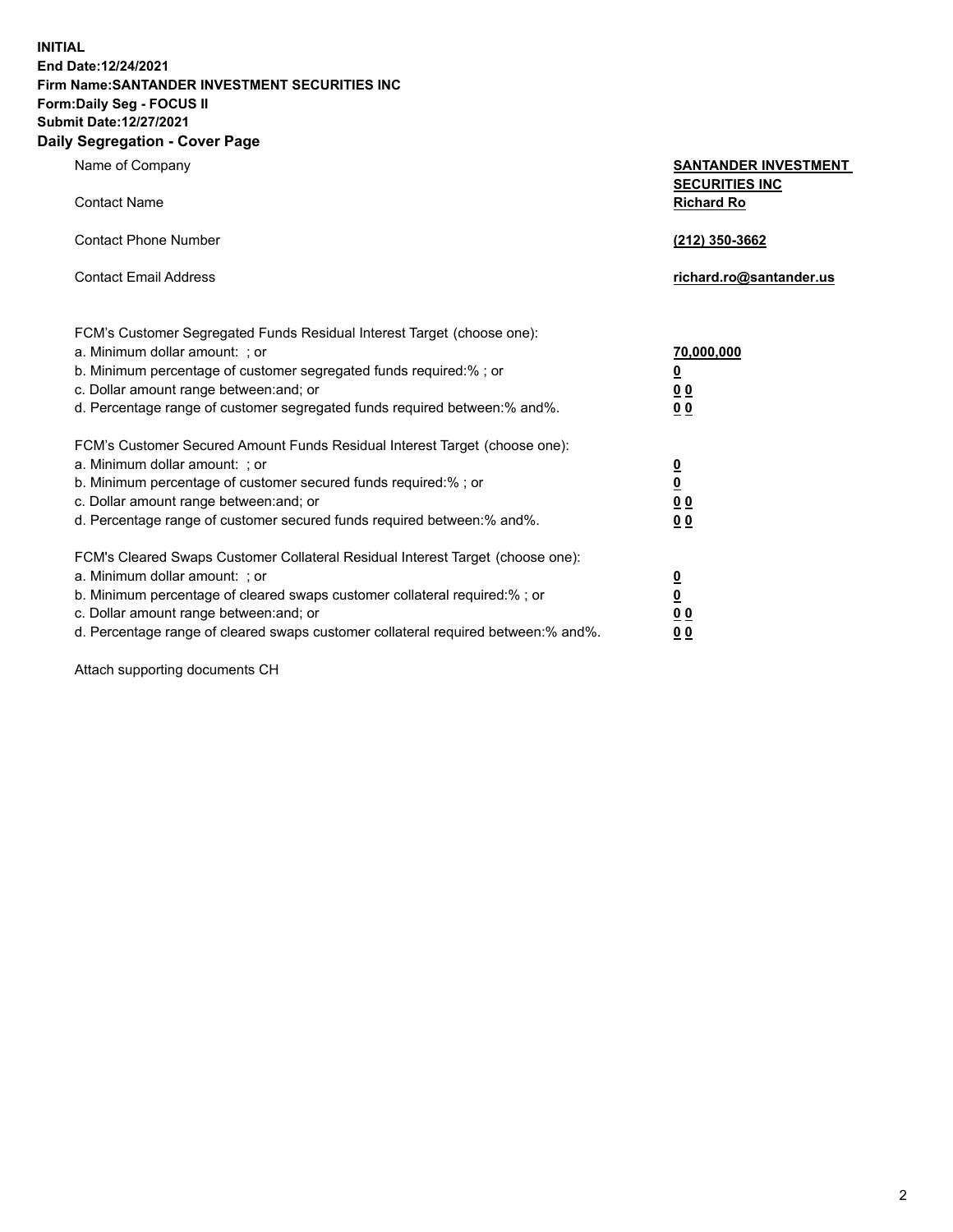## **INITIAL End Date:12/24/2021 Firm Name:SANTANDER INVESTMENT SECURITIES INC Form:Daily Seg - FOCUS II Submit Date:12/27/2021 Daily Segregation - Secured Amounts**

|     | Foreign Futures and Foreign Options Secured Amounts                                         |                   |
|-----|---------------------------------------------------------------------------------------------|-------------------|
|     | Amount required to be set aside pursuant to law, rule or regulation of a foreign            | $0$ [7305]        |
|     | government or a rule of a self-regulatory organization authorized thereunder                |                   |
| 1.  | Net ledger balance - Foreign Futures and Foreign Option Trading - All Customers             |                   |
|     | A. Cash                                                                                     | 0[7315]           |
|     | B. Securities (at market)                                                                   | $0$ [7317]        |
| 2.  | Net unrealized profit (loss) in open futures contracts traded on a foreign board of trade   | $0$ [7325]        |
| 3.  | Exchange traded options                                                                     |                   |
|     | a. Market value of open option contracts purchased on a foreign board of trade              | $0$ [7335]        |
|     | b. Market value of open contracts granted (sold) on a foreign board of trade                | $0$ [7337]        |
| 4.  | Net equity (deficit) (add lines 1. 2. and 3.)                                               | $0$ [7345]        |
| 5.  | Account liquidating to a deficit and account with a debit balances - gross amount           | $0$ [7351]        |
|     | Less: amount offset by customer owned securities                                            | 0 [7352] 0 [7354] |
| 6.  | Amount required to be set aside as the secured amount - Net Liquidating Equity              | $0$ [7355]        |
|     | Method (add lines 4 and 5)                                                                  |                   |
| 7.  | Greater of amount required to be set aside pursuant to foreign jurisdiction (above) or line | $0$ [7360]        |
|     | 6.                                                                                          |                   |
|     | FUNDS DEPOSITED IN SEPARATE REGULATION 30.7 ACCOUNTS                                        |                   |
| 1.  | Cash in banks                                                                               |                   |
|     | A. Banks located in the United States                                                       | $0$ [7500]        |
|     | B. Other banks qualified under Regulation 30.7                                              | 0 [7520] 0 [7530] |
| 2.  | <b>Securities</b>                                                                           |                   |
|     | A. In safekeeping with banks located in the United States                                   | $0$ [7540]        |
|     | B. In safekeeping with other banks qualified under Regulation 30.7                          | 0 [7560] 0 [7570] |
| 3.  | Equities with registered futures commission merchants                                       |                   |
|     | A. Cash                                                                                     | $0$ [7580]        |
|     | <b>B.</b> Securities                                                                        | $0$ [7590]        |
|     | C. Unrealized gain (loss) on open futures contracts                                         | $0$ [7600]        |
|     | D. Value of long option contracts                                                           | $0$ [7610]        |
|     | E. Value of short option contracts                                                          | 0 [7615] 0 [7620] |
| 4.  | Amounts held by clearing organizations of foreign boards of trade                           |                   |
|     | A. Cash                                                                                     | $0$ [7640]        |
|     | <b>B.</b> Securities                                                                        | $0$ [7650]        |
|     | C. Amount due to (from) clearing organization - daily variation                             | $0$ [7660]        |
|     | D. Value of long option contracts                                                           | $0$ [7670]        |
|     | E. Value of short option contracts                                                          | 0 [7675] 0 [7680] |
| 5.  | Amounts held by members of foreign boards of trade                                          |                   |
|     | A. Cash                                                                                     | $0$ [7700]        |
|     | <b>B.</b> Securities                                                                        | $0$ [7710]        |
|     | C. Unrealized gain (loss) on open futures contracts                                         | $0$ [7720]        |
|     | D. Value of long option contracts                                                           | $0$ [7730]        |
|     | E. Value of short option contracts                                                          | 0 [7735] 0 [7740] |
| 6.  | Amounts with other depositories designated by a foreign board of trade                      | $0$ [7760]        |
| 7.  | Segregated funds on hand                                                                    | $0$ [7765]        |
| 8.  | Total funds in separate section 30.7 accounts                                               | $0$ [7770]        |
| 9.  | Excess (deficiency) Set Aside for Secured Amount (subtract line 7 Secured Statement         | $0$ [7380]        |
|     | Page 1 from Line 8)                                                                         |                   |
| 10. | Management Target Amount for Excess funds in separate section 30.7 accounts                 | $0$ [7780]        |
| 11. | Excess (deficiency) funds in separate 30.7 accounts over (under) Management Target          | $0$ [7785]        |
|     |                                                                                             |                   |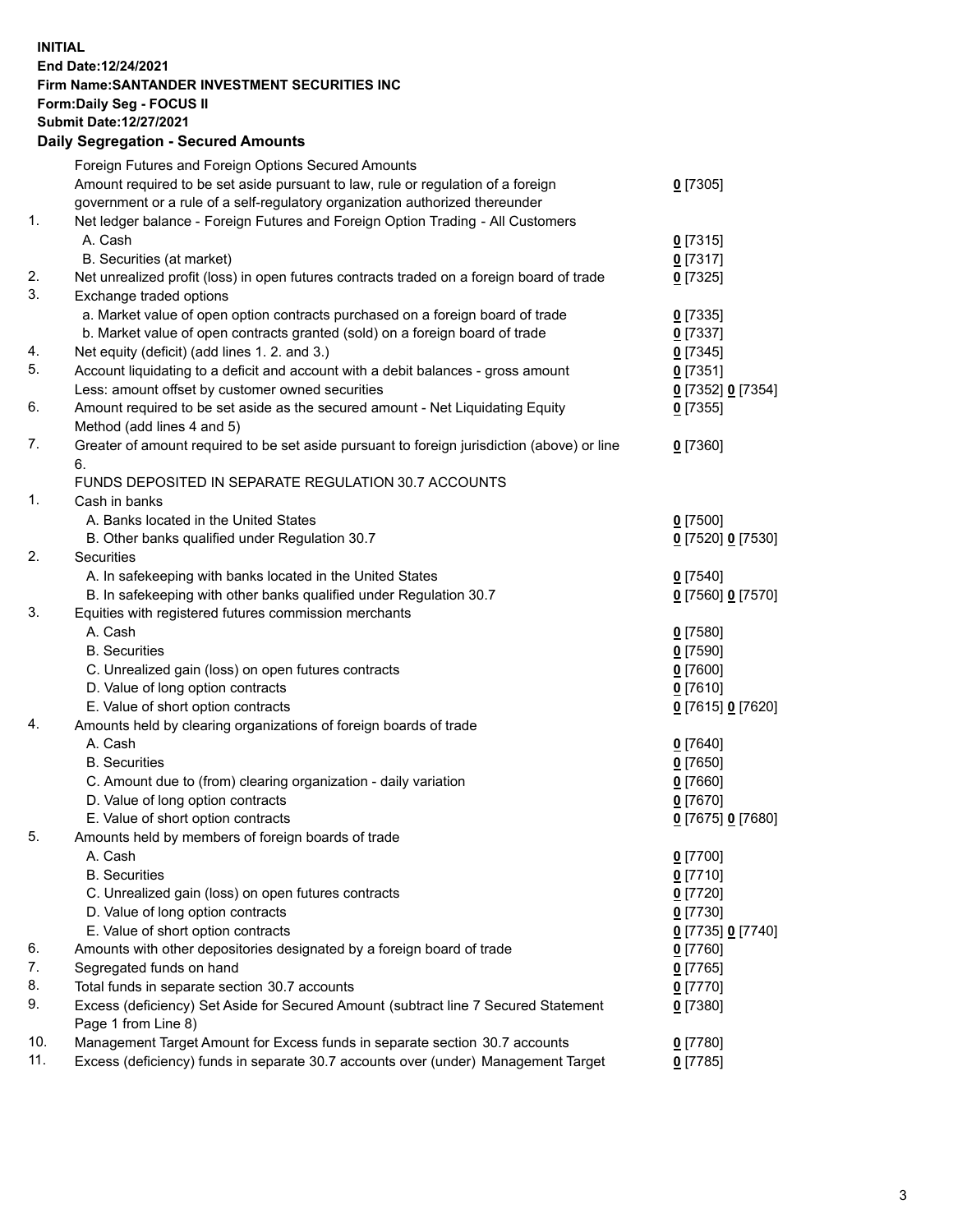| <b>INITIAL</b> |                                                                                     |                      |
|----------------|-------------------------------------------------------------------------------------|----------------------|
|                | End Date:12/24/2021                                                                 |                      |
|                | Firm Name: SANTANDER INVESTMENT SECURITIES INC                                      |                      |
|                | Form: Daily Seg - FOCUS II                                                          |                      |
|                | Submit Date:12/27/2021                                                              |                      |
|                | Daily Segregation - Segregation Statement                                           |                      |
|                | SEGREGATION REQUIREMENTS(Section 4d(2) of the CEAct)                                |                      |
| 1.             | Net ledger balance                                                                  |                      |
|                | A. Cash                                                                             | 2,271,437,310 [7010] |
|                | B. Securities (at market)                                                           | $0$ [7020]           |
| 2.             | Net unrealized profit (loss) in open futures contracts traded on a contract market  | 54,176,602 [7030]    |
| 3.             | Exchange traded options                                                             |                      |
|                | A. Add market value of open option contracts purchased on a contract market         | 69,346,358 [7032]    |
|                | B. Deduct market value of open option contracts granted (sold) on a contract market | -34,331,232 [7033]   |
| 4.             | Net equity (deficit) (add lines 1, 2 and 3)                                         | 2,360,629,038 [7040] |
| 5.             | Accounts liquidating to a deficit and accounts with                                 |                      |
|                | debit balances - gross amount                                                       | $0$ [7045]           |
|                | Less: amount offset by customer securities                                          | 0 [7047] 0 [7050]    |
| 6.             | Amount required to be segregated (add lines 4 and 5)                                | 2,360,629,038 [7060] |
|                | FUNDS IN SEGREGATED ACCOUNTS                                                        |                      |
| 7.             | Deposited in segregated funds bank accounts                                         |                      |
|                | A. Cash                                                                             | 339,789,407 [7070]   |
|                | B. Securities representing investments of customers' funds (at market)              | $0$ [7080]           |
|                | C. Securities held for particular customers or option customers in lieu of cash (at | $0$ [7090]           |
|                | market)                                                                             |                      |
| 8.             | Margins on deposit with derivatives clearing organizations of contract markets      |                      |
|                | A. Cash                                                                             | 2,057,979,624 [7100] |
|                | B. Securities representing investments of customers' funds (at market)              | $0$ [7110]           |
|                | C. Securities held for particular customers or option customers in lieu of cash (at | $0$ [7120]           |
|                | market)                                                                             |                      |
| 9.             | Net settlement from (to) derivatives clearing organizations of contract markets     | 12 [7130]            |
| 10.            | Exchange traded options                                                             |                      |
|                | A. Value of open long option contracts                                              | 69,346,358 [7132]    |
|                | B. Value of open short option contracts                                             | -34,331,232 [7133]   |
| 11.            | Net equities with other FCMs                                                        |                      |
|                | A. Net liquidating equity                                                           | $0$ [7140]           |
|                | B. Securities representing investments of customers' funds (at market)              | $0$ [7160]           |
|                | C. Securities held for particular customers or option customers in lieu of cash (at | $0$ [7170]           |
|                | market)                                                                             |                      |
| 12.            | Segregated funds on hand                                                            | $0$ [7150]           |
| 13.            | Total amount in segregation (add lines 7 through 12)                                | 2,432,784,169 [7180] |
| 14.            | Excess (deficiency) funds in segregation (subtract line 6 from line 13)             | 72,155,131 [7190]    |
| 15.            | Management Target Amount for Excess funds in segregation                            | 70,000,000 [7194]    |
| 16.            | Excess (deficiency) funds in segregation over (under) Management Target Amount      | 2,155,131 [7198]     |
|                | <b>Excess</b>                                                                       |                      |